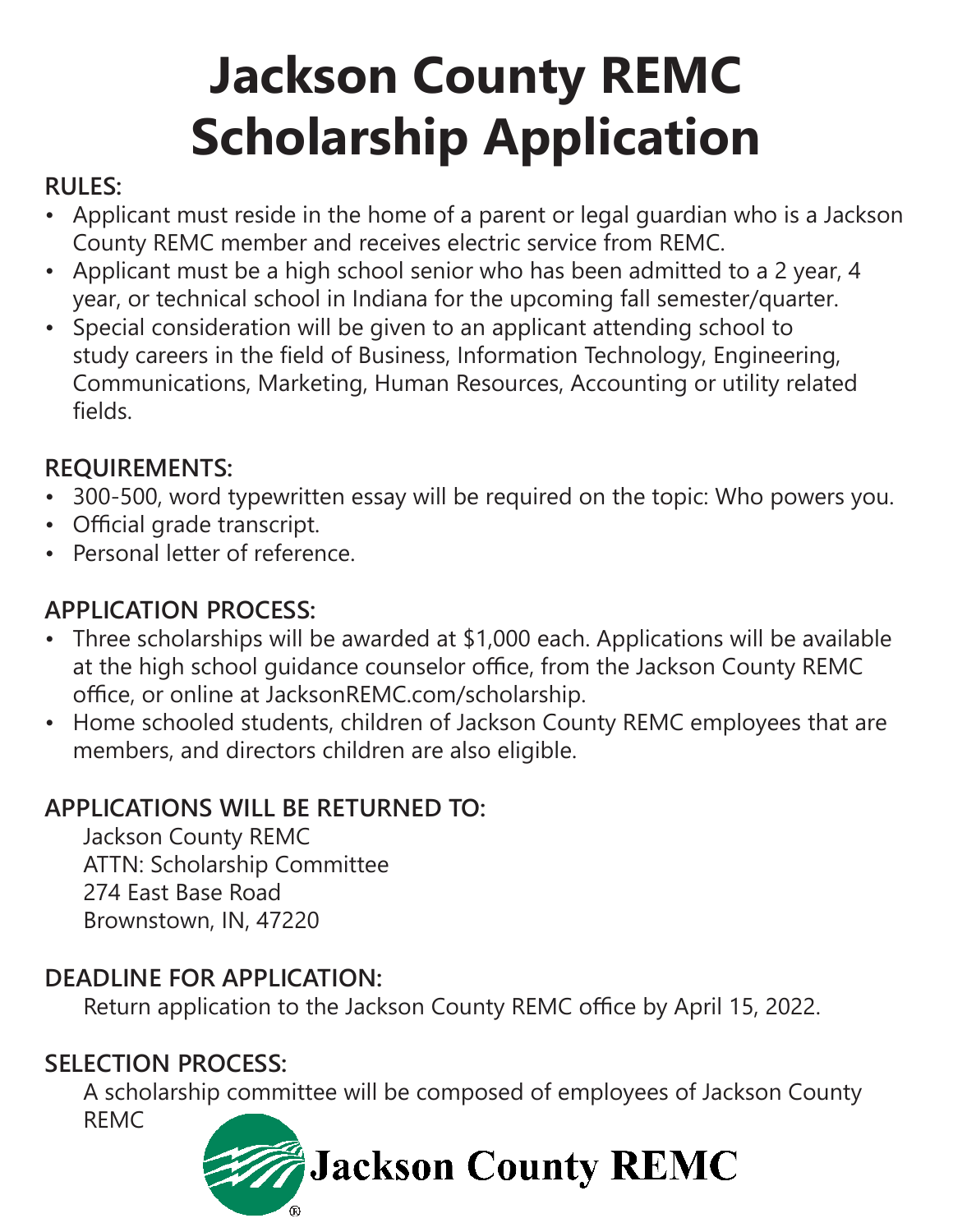## *SCHOLARSHIP APPLICATION*

Name of Applicant: Current Educational Institution:

Current Grade Level: Post- Secondary Institution Attending in 22-23:

Home Address (must be in Jackson REMC's service territory):

Jackson County REMC Account Number: Phone Number:

Parent/Guardian Name:

I hereby confirm that I will be attending a post-secondary institution during the 2022-2023 school year. If my name is selected for a scholarship, I agree to allow my name and photograph to be publicized in written and spoken material for Jackson County REMC.

Student Signature:

Parent Signature:

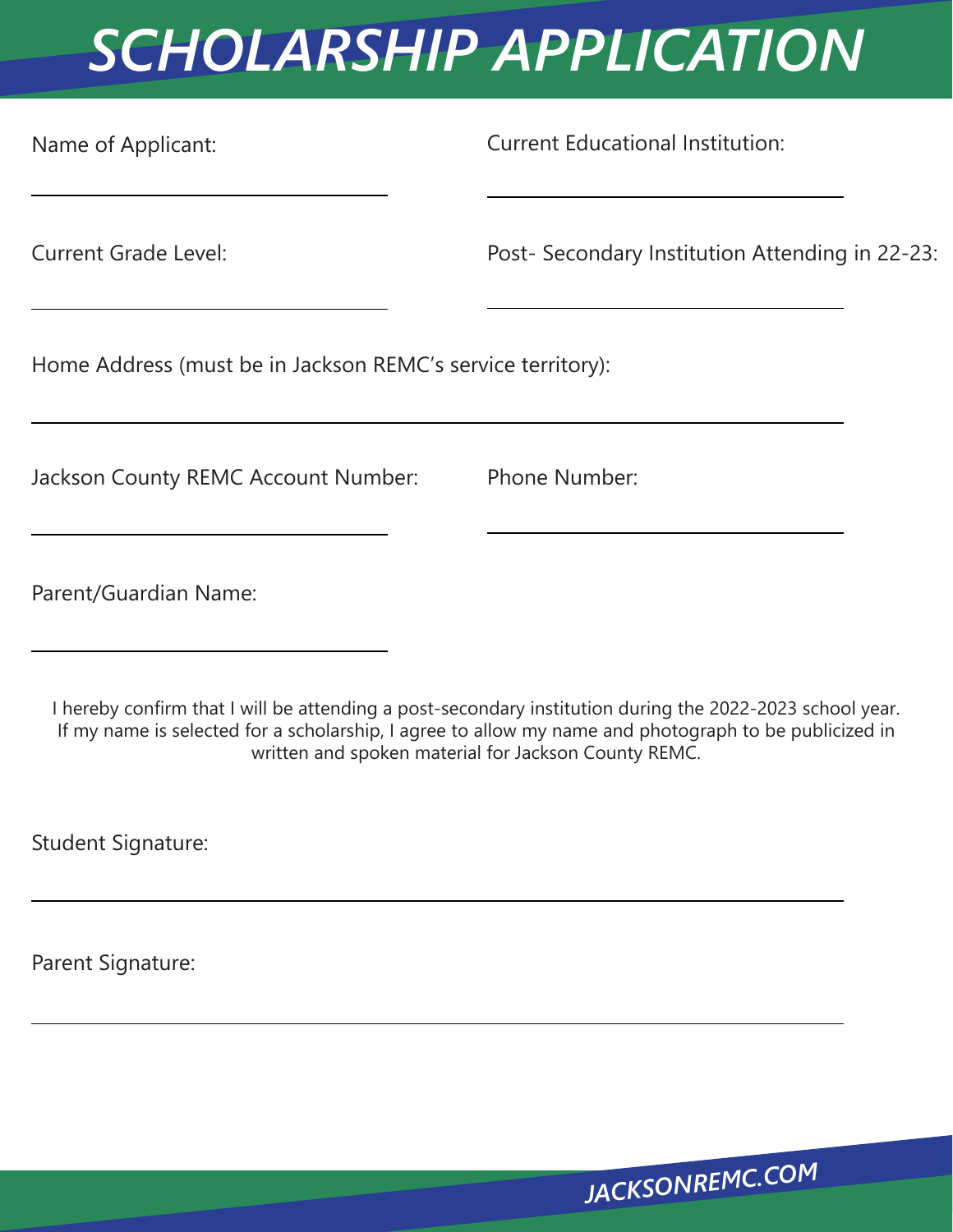## *SCHOLARSHIP APPLICATION*

# *PERSONAL ACHIEVEMENT (SCHOOL ACTIVITIES)* Activity **Number of Years** Position Held

#### *PERSONAL ACHIEVEMENT (NON-SCHOOL ACTIVITIES)*

| <b>Position Held</b> | Number of Years | Activity |
|----------------------|-----------------|----------|
|                      |                 |          |
|                      |                 |          |
|                      |                 |          |
|                      |                 |          |
|                      |                 |          |
|                      |                 |          |